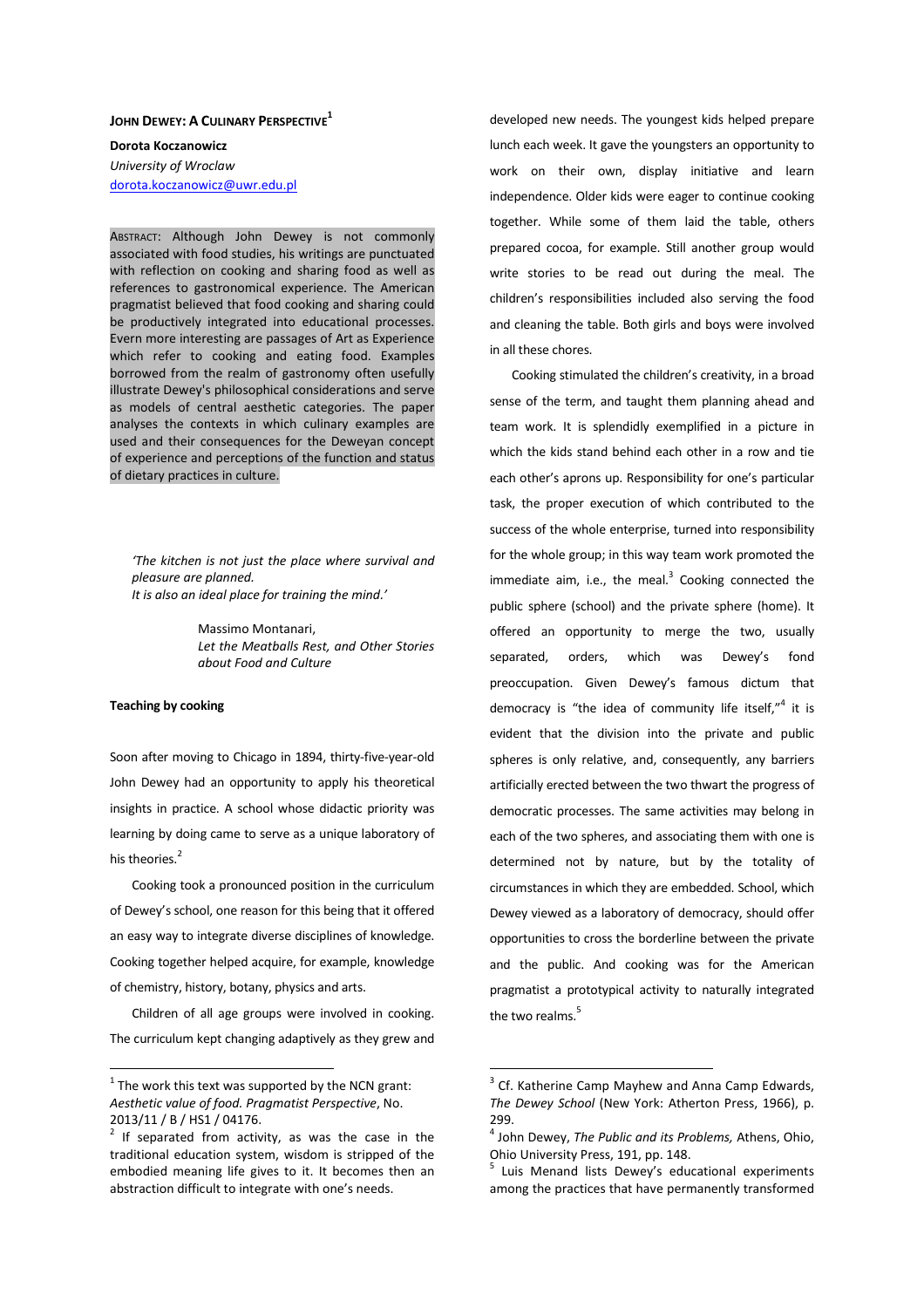Dewey's belief in the utmost importance of cooking and sharing food is reflected not only in his design of educational processes. Examples borrowed from the realm of gastronomy often usefully illustrate his philosophical considerations and serve as models of central aesthetic categories. Several passages of *Art as Experience* refer to cooking and eating food.

#### **The everyday and art**

The idea behind *Art as Experience* was to produce an account of how works of art are brought into being under everyday human conditions.<sup>6</sup> In other words, Dewey sought to develop a theory which could explain how works of art refine and intensify experience.<sup>7</sup> Experience is not something that merely emerges in contact with art; rather, it can be said to co-create art. The American pragmatist sets himself against the tradition which sees the subject and the object of experience as two dichotomously opposed entities. In his framework, the subject is not a passive recipient of aesthetic feelings since experience is an interaction of two parties on equal footing. Moreover, what Dewey refers to as a work of art is an outcome of this interaction rather than the starting point of the process, that is, the physical presence of an "expressive object."<sup>8</sup> To highlight his position, Dewey evokes culinary experiences: "As with cooking, overt, skillful action is on the side of the cook who prepares, while taste is on the side of the consumer. … The cook prepares food for the consumer and the measure of the value of what is prepared is found in consumption."<sup>9</sup> Art construed as experience is an outcome of interactions and mutual interdependence of action and sensation.

<u>.</u>

Our lives unfold in ongoing transmutations of our relations with the environment. They are dynamic interactions in which both parties – the human and the environment – are active agents: "All interactions that effect stability and order in the whirling flux of change are rhythms. There is ebb and flow, systole and diastole: ordered change."<sup>10</sup> Ordering and stabilizing are, however, only momentary. Life produces new tasks, new problems to solve, and there is no room for enduring stability in experience: "There are rhythmic beats of want and fulfillment, pulses of doing and being withheld from doing." $11$  Dewey describes our lives as reiterations of loss and recovery of unity with the environment. They abound in tensions that can be alleviated, yet not by passive acceptance, but rather by developmentpromoting activity. Emphatically, the reinstatement of unity never entails restoring the situation from before the loss: "[I]n a growing life, the recovery is never mere return to a prior state, for it is enriched by the state of disparity and resistance through which it has successfully passed."<sup>12</sup> The consecutive rhythms of life lead us to successive stages of existence, where return is impossible since "[c]hanges interlock and sustain one another."<sup>13</sup> Nature finds itself in constant motion, permanently confronting a threat of potentially lethal chaos as "living creatures can go on living only by taking advantage of whatever order exists about them, incorporating it into themselves."<sup>14</sup>

### **An experience/a culinary experience**

In art, life turns unexpectedly vivid and colorful while in life to transform the ordinary into the extraordinary poses a serious challenge. "Pleasures may come about through chance contact and stimulation; such pleasures

 $\overline{a}$ 

<sup>12</sup> J. Dewey, *Art as Experience*, p. 19.

America. Cf. Luis Menand, *The Metaphysical Club. A story of Ideas in America* (New York: Farrar, Straus, and Giroux, 2001), pp. 285-337.

<sup>6</sup> John Dewey, *Art as Experience*, in John Dewey, *The Later Works, 1925-1953*, vol. 10, ed. Jo Ann Boydston (Carbondale: Southern Illinois University Press, 2008), p. 9. 7 J. Dewey, *Art as Experience*, p. 9.

<sup>8</sup> J. Dewey, *Art as Experience*, p. 96.

<sup>9</sup> J. Dewey, *Art as Experience*, p. 54.

<sup>10</sup> J. Dewey, *Art as Experience*, p. 22.

<sup>11</sup> J. Dewey, *Art as Experience*, p. 22.

<sup>13</sup> J. Dewey, *Art as Experience*, p. 19.

<sup>14</sup> J. Dewey, *Art as Experience*, p. 19.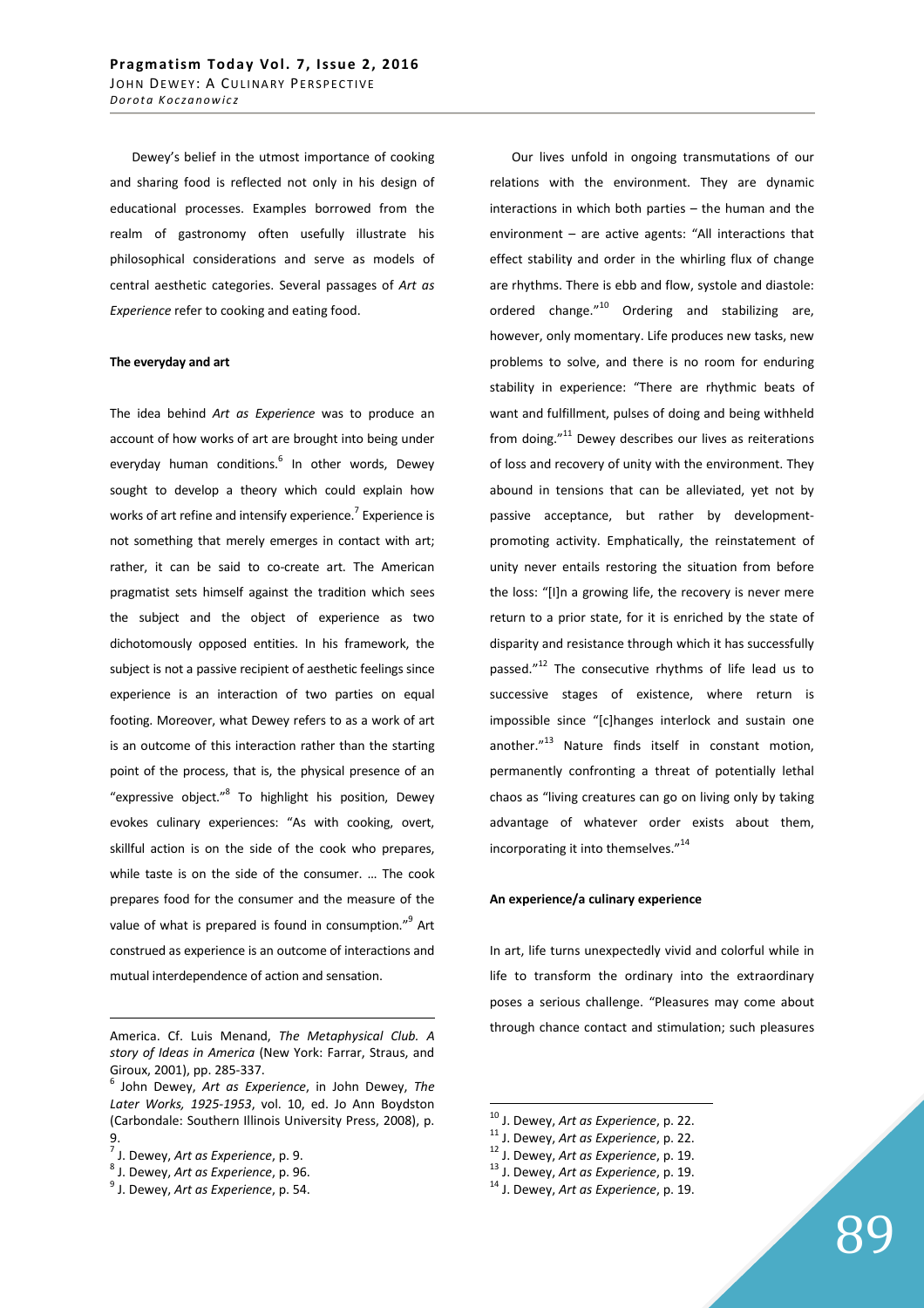are not to be despised in a world full of pain,"<sup>15</sup> insists Dewey. And then, he adds: "But happiness and delight are a different sort of thing. They come to be through a fulfillment that reaches to the depths of our being – one that is an adjustment of our whole being with the conditions of existence. $n^{16}$  This adjustment, while not being a subordination, is an effect of a momentary order, of attunement of the human and the environment in the process of "active and alert commerce with the world."<sup>17</sup>

Experience is a continuous process, but its composition and intensity vary. The moment when a new order is forged, when a culmination and amalgamation of all elements of experience is effected, is the most intense moment of existence. It is in such moments that the aesthetic may emerge. The American pragmatist believes that "the esthetic is no intruder in experience from without, whether by way of idle luxury or transcendent ideality, but that it is the clarified and intensified development of traits that belong to every normally complete experience."<sup>18</sup>

Aesthetic experience is a unique pattern of all other experiences; it is pure experience "freed from the forces that impede and confuse its development as experience."<sup>19</sup> What brings everyday experience closer to aesthetic experience is the aesthetic – aesthetic properties which function to produce "connectedness" and "closure" in experience. When experience matures, when it is given a harmonious closure, it makes room for the following, surging waves of experience, which is an uninterrupted process just like life itself. "Because of continuous merging, there are no holes, mechanical junctions, and dead centers when we have an experience. There are pauses, places of rest, but they punctuate and define the quality of movement." $20$ Movement that leads toward consummation is

 $\overline{a}$ 

organized and orderly; it imbues experience with inner cohesion. Elsewhere, Dewey adds that despite integration of the subsequent stages of experience, which proceed one from another, these parts never forfeit their distinct character: "As one part leads into another and as one part carries on what went before, each gains distinctness in itself."<sup>21</sup>

Dewey does not exempt any sphere of life from this principle. For example, the difference between a merely correct mathematical formula and a brilliant one lies in the latter's aesthetic component, elegance of equations, neatness and beauty of reasoning. As we can see, aesthetic experience as continuation of, improvement on and intensification of "common" experiences is by no means confined to so-called fine arts as it can emerge in any human pursuit, from mathematics, to angling, sports and sex, $^{22}$  to cooking and sharing a meal. Discussing this issue, Hans Joas writes: "the contrast is not between art and everyday life, but between rounded versus fragmented experience. Every kind of practical action can have the aesthetic quality of being 'rounded out'… 'Roundness' is not meant to be a formal quality, but rather implies that each partial action is comprehensively laden with meaning for the actor."<sup>23</sup> In his account of Dewey's concept of action, the German sociologist observes that the concept's core idea is that every action has a creative component to it. In this sense, action does not involve adjusting means to goals set in advance, but entails the means and ends mutually implying each other: "Human action is therefore characterized not simply by the interplay of values and impulses, but by the creative concretization of values as well as the constructive satisfaction of impulses. No creative action would be possible without the bedrock of pre-reflective aspirations towards which the reflection

<sup>15</sup> J. Dewey, *Art as Experience*, p. 16.

<sup>16</sup> J. Dewey, *Art as Experience*, p. 16.

<sup>17</sup> J. Dewey, *Art as Experience*, p. 23.

<sup>18</sup> J. Dewey, *Art as Experience*, pp. 52-53.

<sup>19</sup> J. Dewey, *Art as Experience*, p. 290.

<sup>20</sup> J. Dewey, *Art as Experience*, p. 43.

<sup>21</sup> J. Dewey, *Art as Experience*, p. 43.

<sup>22</sup> See, *Ibid,* p. 41. For aesthetics of sex, see, for example. R. Shusterman, "Aesthetic Experience: From Analysis to Eros," *Journal of Aesthetics and Art Criticism*, 2, 2006.

<sup>23</sup> H. Joas, *Creativity of Action*, trans. J. Gaines, and P. Keast (Chicago: Polity Press, 1997), p. 140.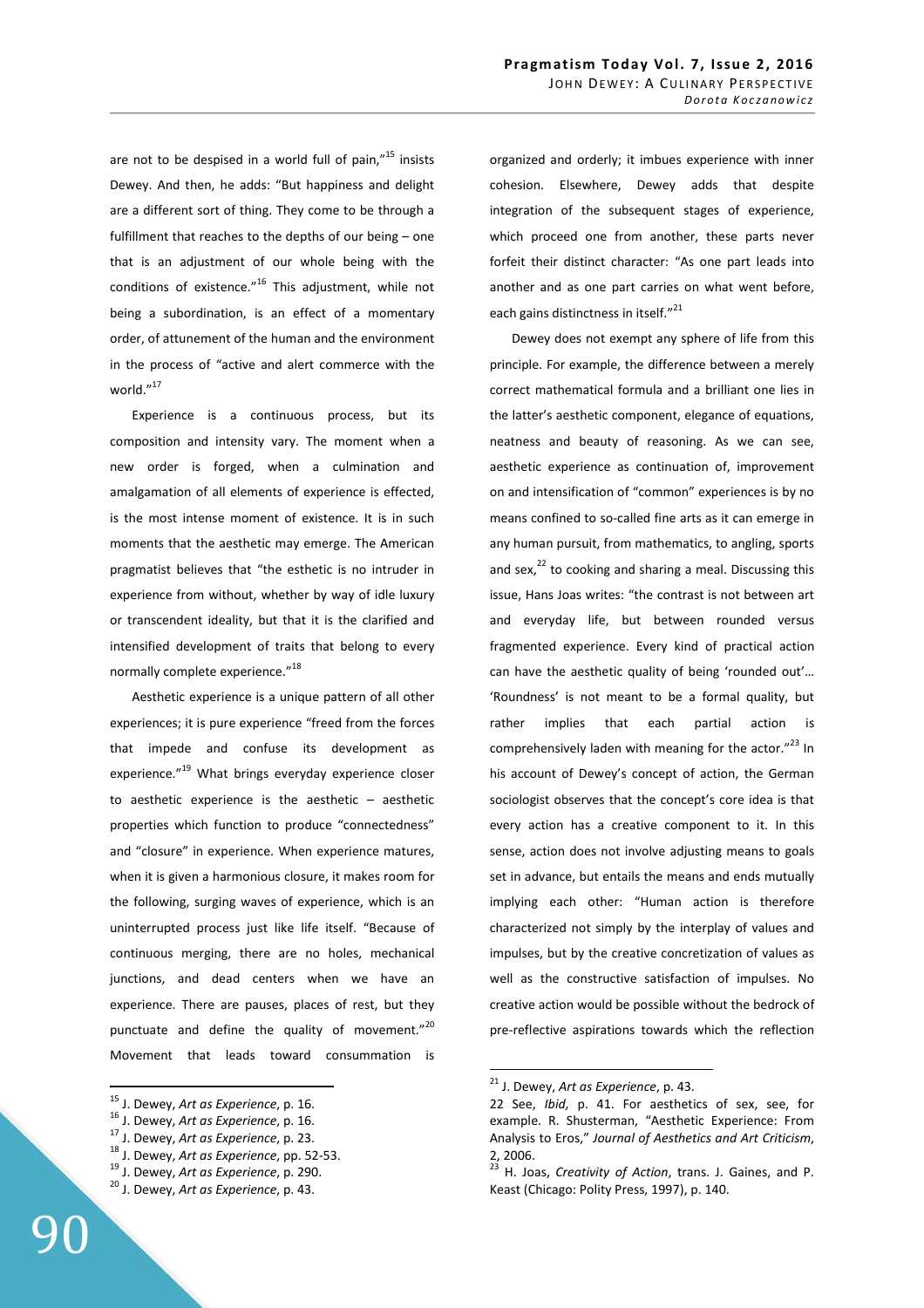on the concretization of values is oriented. Thus corporeality shows itself to be the constitutive precondition for creativity not only in perception but also in action itself. $n^{24}$  In this concept, the aesthetic component is accorded an essential role as it is through it that the subject is capable of grasping the creative character of his/her own action.

As Dewey emphasizes, an experience may come to pass if sensory impressions, cognition, will and emotions are fully merged. It is an exceptional state attained only with the greatest difficulty. It requires special attention and care for all components of experience, feelings, actions and meanings. It is distinct for its intensity and tend to be well remembered. Still, most of our experiences remain "incomplete." We embark upon various actions, and then abandon them unfinished because of distractions, forgetfulness or slouching; "what we observe and what we think, what we desire and what we get, are at odds with each other."<sup>25</sup> Because they grossly outnumber successful experiences, all kinds of defective experiences accustom us to their standards, which we come to accept and regard as a norm. Consequently, the common belief that there is a gap between imperfect everyday experiences and perfect art only gets entrenched and reinforced, which makes experience continue as paltry and shallow.

Experience reaches its closure when its material is perfectly integrated and, in becoming *an* experience, it becomes a source of exceptional satisfaction, which leads one to recognize the essence of certain phenomena or relationships. As such, *an* experience may change one's life trajectory. The integration of experiential material may result from dedicated, sustained work on experience or from attentive striving for consummation, but it may also paradoxically unfold all of a sudden, and take one by surprise, so to speak. One example Dewey provides of such an experience is an exceptional meal: "There is that meal in a Paris

 $\overline{a}$ 

restaurant of which one says 'that was an experience.' It stands out as enduring memorial of what food may be."<sup>26</sup> Having gone through such an experience, one will never perceive things in the same way as a new perspective on this particular portion of reality opens up for one. Dewey's statements about an experience might be viewed as corresponding to William James's reflections on religious conversion, which, for James, involves a shift in which notions once peripheral in a person's consciousness become central to it. $^{27}$  If we do not doubt that conversion brings about a total mental change, most of us would not consider eating-related experiences to be so thorough. However, it seems there are testimonies asserting that an exquisite meal may indeed be life-transforming. For Julia Child, a famous American chef who taught her compatriots to love French cuisine, this extraordinary quality was attached to the first meal she had after arriving in France in 1948. At a restaurant in La Couronne she had *sole meuniѐre*, a dish she called an epiphany. The perfectly cooked fish, pan-fried in butter, not only gave her exceptional gustatory satisfaction but also stirred her interest in and, later, fascination with French cuisine. It was only the beginning of a domino effect. That *Sole meuniѐre* made Child a reformer of American culinary tradition and an icon of popular culture.

Eating is a common element of our everyday lives, but, necessary as it is, it may be performed in a variety of forms and ways. Sometimes, eating is treated as a very trivial activity to which hardly any attention is devoted. If we approach eating as merely a stage in the metabolic transformations going on in our bodies, we certainly deny cooking a chance to reach the elevated heights of culinary art. That requires effort and thoughtfulness in selecting the ingredients, cooking the dish and then serving it in style. For a meal to become an extraordinary, intensified experience, it takes a skillful combination of knowledge about products and

<sup>&</sup>lt;sup>24</sup> H. Joas, Creativity of Action, trans. J. Gaines and P. Keast (Chicago: Polity Press, 1997), p. 163.

<sup>25</sup> J. Dewey, *Art as Experience*, p. 41.

<sup>26</sup> J. Dewey, *Art as Experience*, p. 42.

<sup>27</sup> *Cf*. William James, *Varieties of Religious Experience* (New York: Cosimo Publications, 2007) pp. 193-219.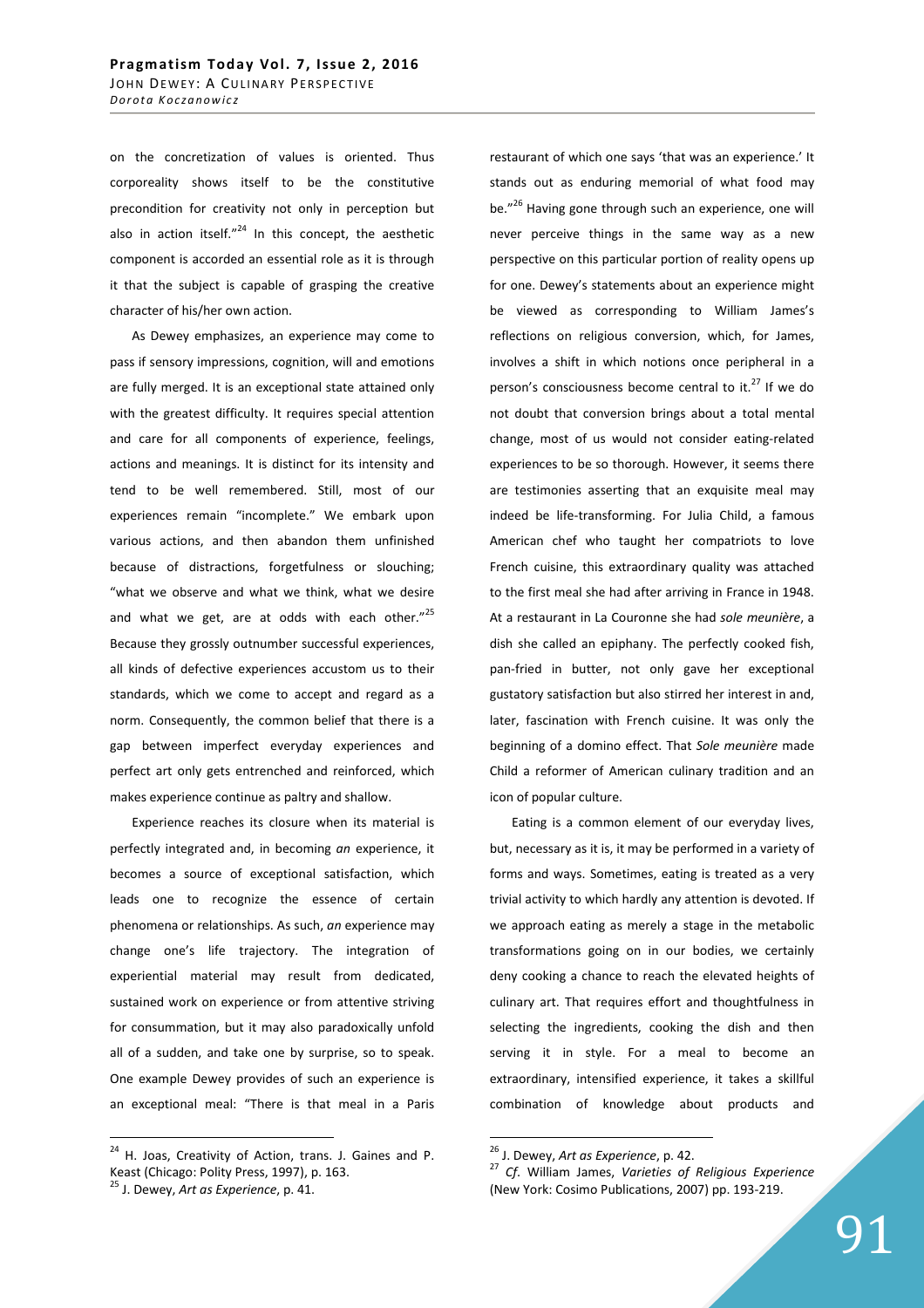processing techniques, dedicated work and emotions invested in cooking. Eating which transcends the level of biological needs is addressed by Child in her memories of France: "In Paris in the 1950s, I had the supreme good fortune to study with a remarkably able group of chefs. From them I learned why good French food is an art, and why it makes such sublime eating: nothing is too much trouble if it turns out the way it should. Good results require that one take *time* and *care.* If one doesn't use the freshest ingredients or read the whole recipe before starting, and if one rushes through the cooking, the result will be an inferior taste and texture – a gummy beef Wellington, say. But a careful approach will result in a magnificent burst of flavor, a thoroughly satisfying meal, perhaps even a life-enhancing experience."<sup>28</sup> What else is this passage but a perfect exemplification of Deweyan notion of *an* experience? The time and care enumerated by Child as necessary conditions of successful cooking are highlighted also by Dewey as two essential factors in an experience: "Zeal for doing, lust for action leaves many a person, especially in this hurried and impatient human environment in which we live, with experience of an almost incredible paucity, all on the surface." $^{29}$  The problem is that, living in a hurry, we face a risk of distraction and preclude any closure of experience. Before it fully crystallizes, we abandon it for something new. Dewey warns against collecting as many impressions as possible as they often are hardly "more than a flitting and a sipping," $30$  passing and vanishing before any sense is made of them. An experience requires linking impressions to facts; it demands engagement which helps one make conscious, informed choices. Otherwise, "[t]here are beginnings and cessations, but no genuine initiations and concludings. One thing replaces another, but does not absorb it and carry it on. There is experience, but so slack and

<sup>28</sup> J. Child, and A. Prud'homme, *My Life in France* (New York: Anchor Books, 2007), pp. 332-333.

discursive that it is not *an* experience."<sup>31</sup> Such pathologies are outcomes of a lack of balance between action and perception, the interaction of which founds experience.

Besides haste and a desire to do as much as possible in as short a time as possible, another threat to experience pointed out by Dewey is mechanical action. Automatism forestalls emotion and eliminates any personal investment in the tasks, activities and objects associated with them. When "[o]bstacles are overcome by shrewd skill, but they do not feed experience"<sup>32</sup>; a conscious, meaningful engagement is lacking as is also the case with actions undertaken without belief or certainty. This is counterbalanced by activities which proceed toward an end in a sequence of steps, whereby they foster a sense of growing relevance, which culminates at the moment of fulfillment. In his article on emotion in *Art as Experience*, P. G. Whitehouse observes that the artist is guided and advised first and foremost by emotion, instead of by reason or practical aim. $^{33}$  Such attitude is what distinguishes the artist, but it is also relevant to other practices. Dewey insists: "Craftsmanship to be artistic in the final sense must be 'loving'; it must care deeply for the subject matter upon which skill is exercised." $34$  He is certainly right. It is because they lack this "loving" factor, food industry products will never match hand-made foods, and are not discussed in the context of culinary art. Art materializes with the touch of the hand collaboratively coordinated with the eye  $-$  "instruments through which the entire live creature, moved and active throughout, operates." $^{35}$ 

To conclude, we could evoke the contrast between the ideas of *fast food* and *slow food*; standardized, assembly-line-produced hamburgers, which look and taste the same irrespective of the season of the year and

 $\overline{a}$ 

<sup>34</sup> J. Dewey, *Art as Experience*, p. 54.

<sup>29</sup> J. Dewey, *Art as Experience*, p. 51.

<sup>30</sup> J. Dewey, *Art as Experience,* p. 51.

<sup>31</sup> J. Dewey, *Art as Experience*, p. 46.

<sup>32</sup> J. Dewey, *Art as Experience*, p. 45.

<sup>&</sup>lt;sup>33</sup> P. G. Whitehouse, "The Meaning of 'Emotion' in Dewey's Art as Experience," *The Journal of Aesthetics and Art Criticism*, 37/2 (Winter, 1978), p. 154.

<sup>35</sup> J. Dewey, *Art as Experience*, p. 56.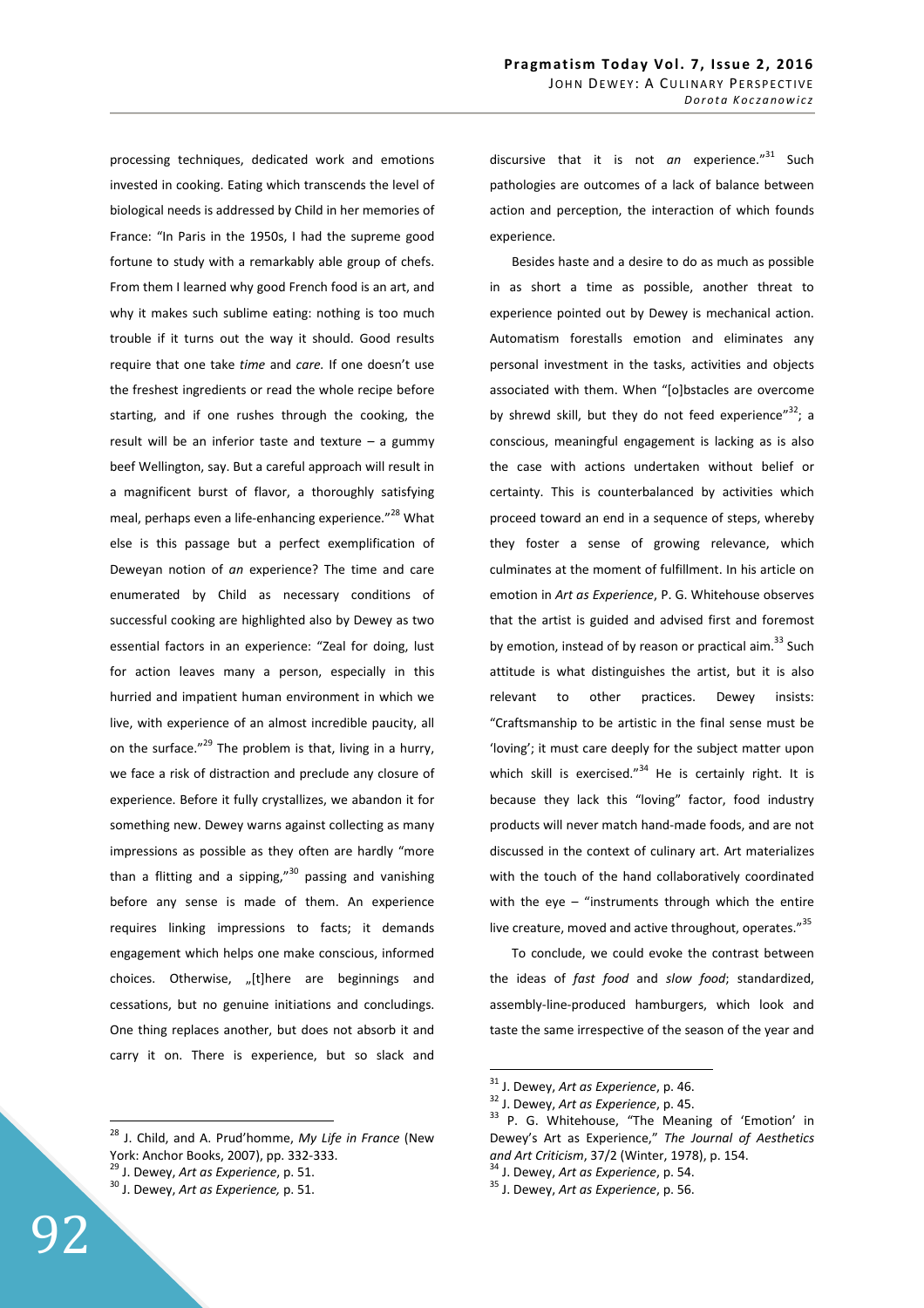the geographical coordinates of their serving venue, on the one hand, and, on the other, foods that convey the character of the area where they were cooked and the person who devoted his/her time and talent to cooking them.

#### **Educating taste**

The painter, the architect, and the cook alike orient their actions to the perceiving recipient and, the other way round, the aesthetic experience is "inherently connected with the experience of making."<sup>36</sup> Perception is a creative task. Perception is understood as "a process consisting of a series of responsive acts that accumulate toward objective fulfillment,"<sup>37</sup> which brings appreciation and making closer together. "The artist selected, simplified, clarified, abridged and condensed according to his interest. The beholder must go through these operations according to his point of view and interest."<sup>38</sup> A work of art comes into being according to a certain intent, with the artist performing the subsequent stages, having in mind all along his plan of arriving at a particular end, which corresponds to the pattern of a complete experience. $39$  That is why if sensory satisfaction is to be complete, it must to a degree follow the artist's intent, for "it does not stand by itself but is linked to the activity of which it is the consequence."40 This principle holds also in the relationship between the cook and the eater. Dewey entertains no doubts about it: "Even the pleasures of the palate are different in quality to an epicure than in one who merely 'likes' his food as he eats it. The difference is not of mere intensity. The epicure is conscious of much more than the taste of the food. Rather, there enter into the taste, as directly experienced, qualities that depend upon reference to its source and its manner of production in connection with

 $\overline{a}$ 

criteria of excellence. $141$  These words clearly insist that, first, to be complete, experience requires following the maker's intent and, second, the capacity and pleasure of joining the maker's world must be preceded by effort and learning, both necessary to supplement a purely sensory sensation and explore, in this case, gustatory excellence. Few realize that aesthetic perception demands skill, and probably even fewer would not be surprised by a postulate to educate taste. After all, the common opinion holds that we like what we do, end of story. Dewey, however, avers that it is not enough to simply look at a work of art to really see it, and, likewise, it is not enough to just eat, to appreciate gustatory perfection: "seeing, hearing tasting, become esthetic when relation to a distinct manner of activity qualifies what is perceived."<sup>42</sup> Many contemporary chefs propose new versions of and innovative takes on classic cuisine. To appreciate the mastery of interpretation, one must know tradition first.

Outstanding culinary talents are, similarly, a rarity. Many people cook, but the skill of perfect harmonization of flavors is an exceptional gift. Danièle Mazet-Delpeuch, a personal chef of the French President François Mitterrand, distinguishes between a gift, an inborn predisposition, and a talent that requires patient honing. In the kitchen, she says, "two things are important  $-$  a gift and a talent. A gift lies beyond our control, just like the color of our eyes or hair. A talent is different  $-$  it needs developing. You must keep training; a talent simply requires sustained practice. Slowly, step by step, you can attain excellence."<sup>43</sup> What emphatically surfaces here is time it takes for experience to achieve fullness. Mazet-Delpeuch herself learned by watching her female kin, and used a similar instruction method of imitation in her own cooking courses. One can teach the mechanisms of the entire universe by teaching cooking, as Dewey's School vividly demonstrates.

<sup>36</sup> J. Dewey, *Art as Experience*, p. 55.

<sup>37</sup> J. Dewey, *Art as Experience*, p. 59.

<sup>38</sup> J. Dewey, *Art as Experience*, p. 62.

<sup>39</sup> J. Dewey, *Art as Experience*, p. 59.

<sup>40</sup> J. Dewey, *Art as Experience*, p. 55.

<sup>41</sup> J. Dewey, *Art as Experience,* p. 55.

<sup>42</sup> J. Dewey, *Art as Experience*, p. 55.

<sup>43</sup> Łukasz Modelski, *Piąty smak. Rozmowy przy jedzeniu* (Kraków: Wydawnictwo Literackie, 2014), p. 251.